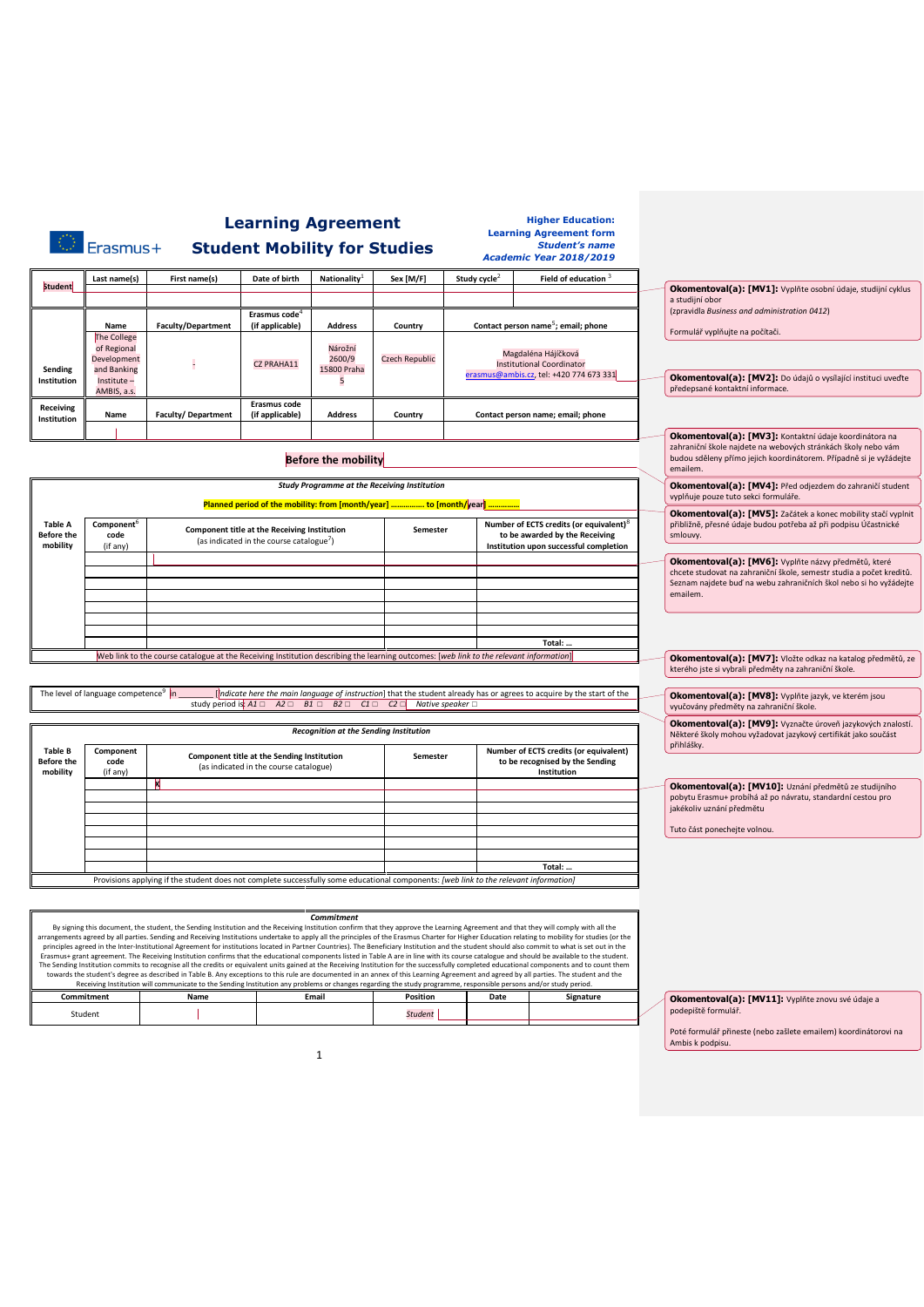**Higher Education: Learning Agreement form** *Student's name Academic Year 2018/2019*

| Responsible person <sup>10</sup> at<br>the Sending Institution | Magdaléna Hájíčková | erasmus@ambis.cz | Coordinator |  |
|----------------------------------------------------------------|---------------------|------------------|-------------|--|
|                                                                |                     |                  |             |  |
| Responsible person at the                                      |                     |                  |             |  |
| Receiving Institution <sup>11</sup>                            |                     |                  |             |  |

 $\circledcirc$  Erasmus+

## **During the Mobility**

|                                    | <b>Exceptional changes to Table A</b><br>(to be approved by e-mail or signature by the student, the responsible person in the Sending Institution and the responsible person in the Receiving Institution) |                                                                                                  |                                                     |                                            |                                 |                                                     |
|------------------------------------|------------------------------------------------------------------------------------------------------------------------------------------------------------------------------------------------------------|--------------------------------------------------------------------------------------------------|-----------------------------------------------------|--------------------------------------------|---------------------------------|-----------------------------------------------------|
| Table A2<br>During the<br>mobility | Component<br>code<br>(if any)                                                                                                                                                                              | <b>Component title at the Receiving</b><br>Institution<br>(as indicated in the course catalogue) | <b>Deleted</b><br>component<br>[tick if applicable] | Added<br>component<br>[tick if applicable] | Reason for change <sup>12</sup> | Number of<br><b>ECTS</b> credits<br>(or equivalent) |
|                                    |                                                                                                                                                                                                            |                                                                                                  |                                                     |                                            |                                 |                                                     |
|                                    |                                                                                                                                                                                                            |                                                                                                  |                                                     |                                            |                                 |                                                     |

| Okomentoval(a): [MV12]: Erasmus koordinátor na Ambis je |
|---------------------------------------------------------|
| Magdaléna Hájíčková, kontaktní email: erasmus@ambis.cz  |

**Okomentoval(a): [MV13]:** Tato sekce slouží k případným změnám předmětů v rámci studia (např. když zahraniční univerzita vybraný předmět neotevře nebo student nechce předmět absolvovat z jiných důvodů).

Změny je možné učinit do 1 měsíce od začátku pobytu.

| Exceptional changes to Table B (if applicable)<br>(to be approved by e-mail or signature by the student and the responsible person in the Sending Institution) |                               |                                                                                      |                                                     |                                            |                                        |  |
|----------------------------------------------------------------------------------------------------------------------------------------------------------------|-------------------------------|--------------------------------------------------------------------------------------|-----------------------------------------------------|--------------------------------------------|----------------------------------------|--|
| Table B2<br>During the<br>mobility                                                                                                                             | Component<br>code<br>(if any) | Component title at the Sending Institution<br>(as indicated in the course catalogue) | <b>Deleted</b><br>component<br>[tick if applicable] | Added<br>component<br>Itick if applicablel | Number of ECTS credits (or equivalent) |  |
|                                                                                                                                                                |                               |                                                                                      |                                                     |                                            |                                        |  |
|                                                                                                                                                                |                               |                                                                                      |                                                     |                                            |                                        |  |

## **After the Mobility**

|                                         | <b>Transcript of Records at the Receiving Institution</b> |                                                                                        |                                                                         |                                                     |                                                           |
|-----------------------------------------|-----------------------------------------------------------|----------------------------------------------------------------------------------------|-------------------------------------------------------------------------|-----------------------------------------------------|-----------------------------------------------------------|
|                                         |                                                           | Start and end dates of the study period: from [day/month/year]  to [day/month/year]    |                                                                         |                                                     |                                                           |
| <b>Table C</b><br>After the<br>mobility | Component<br>code<br>(if any)                             | Component title at the Receiving Institution<br>(as indicated in the course catalogue) | Was the component<br>successfully completed<br>by the student? [Yes/No] | <b>Number of ECTS</b><br>credits<br>(or equivalent) | <b>Grades received</b><br>at the Receiving<br>Institution |
|                                         |                                                           |                                                                                        |                                                                         |                                                     |                                                           |
|                                         |                                                           |                                                                                        |                                                                         |                                                     |                                                           |
|                                         |                                                           |                                                                                        |                                                                         |                                                     |                                                           |
|                                         |                                                           |                                                                                        |                                                                         |                                                     |                                                           |
|                                         |                                                           |                                                                                        |                                                                         |                                                     |                                                           |
|                                         |                                                           |                                                                                        |                                                                         | Total:                                              |                                                           |

|                                  |                               | Transcript of Records and Recognition at the Sending Institution                                   |                                                                |                                                                           |
|----------------------------------|-------------------------------|----------------------------------------------------------------------------------------------------|----------------------------------------------------------------|---------------------------------------------------------------------------|
|                                  |                               | Start and end dates of the study period: from [day/month/year]  to [day/month/year]                |                                                                |                                                                           |
| Table D<br>After the<br>mobility | Component<br>code<br>(if any) | Title of recognised component at the Sending Institution<br>(as indicated in the course catalogue) | <b>Number of ECTS credits</b><br>(or equivalent)<br>recognised | Grades registered at the<br><b>Sending Institution</b><br>(if applicable) |
|                                  |                               |                                                                                                    |                                                                |                                                                           |
|                                  |                               |                                                                                                    |                                                                |                                                                           |
|                                  |                               |                                                                                                    |                                                                |                                                                           |
|                                  |                               |                                                                                                    |                                                                |                                                                           |
|                                  |                               |                                                                                                    | Total:                                                         |                                                                           |

**Okomentoval(a): [MV14]:** Tato sekce bude vyplněna po návratu z pobytu. Doplněny budou studijí výsledky studenta z Výpisu známek a v druhé tabulce bude vyznačeno jakým způsobem budou předměty uznány.